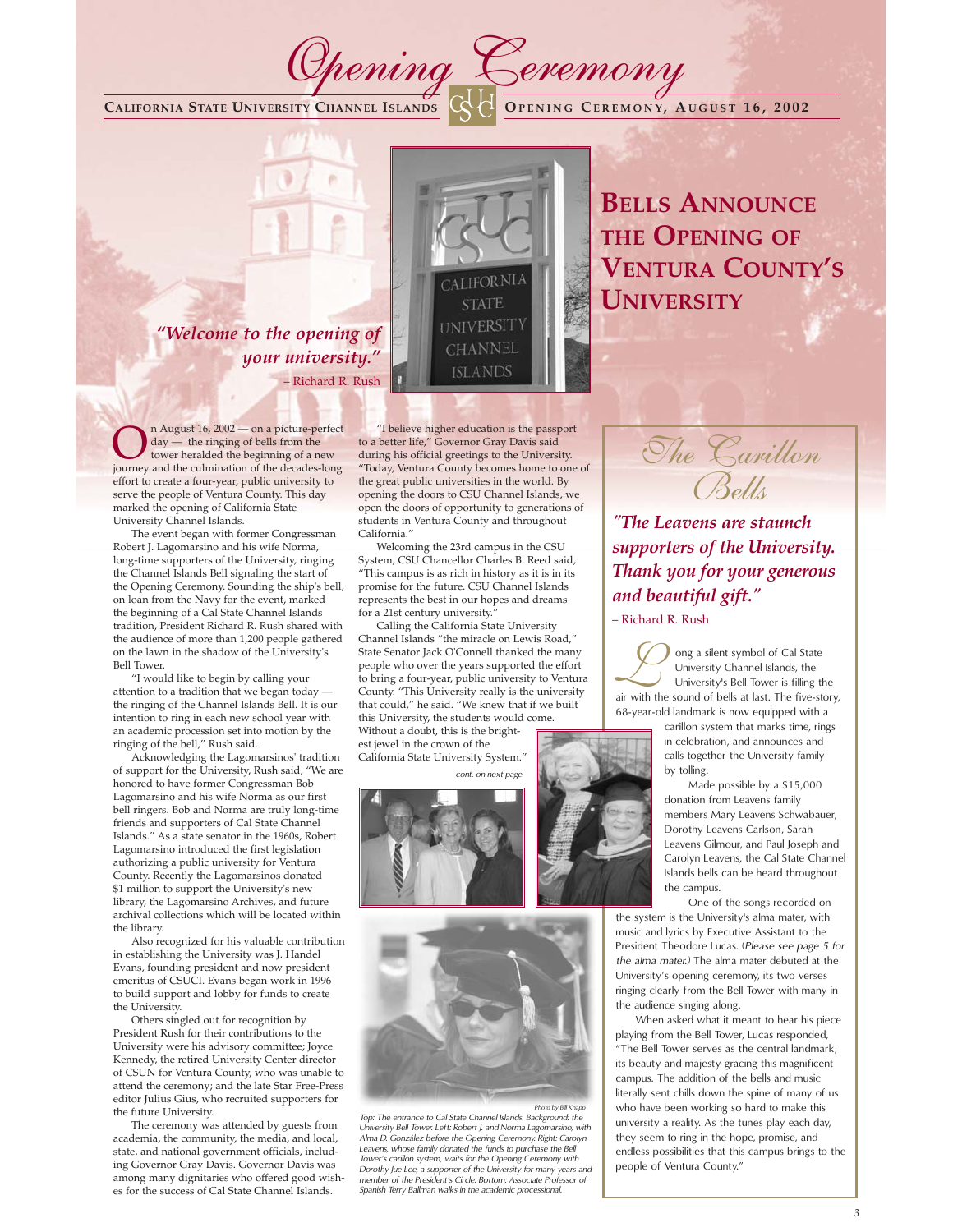## **CALIFORNIA STATE UNIVERSITY CHANNEL ISLANDS O PENING C EREMONY, AUGUST 16, 2002**

**The Opening Ceremony South Quad Lawn Friday • August 16, 2002 • Noon**

**Richard R. Rush, President California State University Channel Islands** *Presiding*

#### **Processional**

Processional March composed by Theodore Lucas Conducted by Mike Doty Performed by Channel Islands and Hueneme High Schools Band

**Procession Participants** Chief University Marshal, Louise Lutze-Mann, Chair, CSUCI Academic Senate Present and past members of the President's Advisory

and Foundation Boards Led by University Marshal, Ira Schoenwald

Students and Staff

Led by University Marshals, Dan Wakelee and Linda MacMichael

The Faculty Led by University Marshal, Stephen Lefevre

The President's Cabinet and CSU Representatives Led by University Marshal, Paul Adalian Opening Ceremony Platform Party Led by University Marshal, Barbara Thorpe

**Invocation**

The Rev. James Decker-Mahin Camarillo United Methodist Church

**Color Guard**

Naval Base Ventura County **National Anthem**

Charles Padilla

**Welcome & Introductions**

Richard R. Rush

#### **Greetings** From

- The Governor of the State of California The Honorable Gray Davis
- The Trustees, California State University System Debra Farar, Chair
- The Chancellor, California State University System Charles B. Reed, Chancellor
- The United States Congress Congresswoman Lois Capps
- The California State Senate
- Senator Jack O'Connell The California State Assembly
- Assemblywoman Hannah-Beth Jackson Assemblywoman Fran Pavley Assemblyman Tony Strickland The CSUCI President's Advisory Board
- Laura McAvoy, Chair The CSUCI Foundation Board
- Gregory J. Ramirez, Member
- The Ventura County Community College District James Walker, Interim Chancellor
- The Ventura County Superintendent of Schools Charles Weis, Superintendent

#### **Dilemma March**

Composed and conducted by Gary Engels

#### **Greetings (continued)**

- From
	- The County Board of Supervisors Kathy Long, Member
	- The City of Camarillo
	- Jan McDonald, Mayor The City of Oxnard
	- Manuel Lopez, Mayor
	- The Naval Base Ventura County Captain Robert Westberg
	- The Community
	- Carmen Ramirez
	- The Faculty
	- Louise Lutze-Mann, Chair, CSUCI Academic Senate The Staff
	- Ginger Reyes, Outreach & Recruitment
	- The Students Richard Ramirez

### **Alma Mater**

Music and lyrics by Theodore Lucas Performed by Fran McNeill

- Accompanied by the Channel Islands and
- Hueneme High Schools Band **Benediction**
- Alan Salazar, Chumash Elder
- **Closing Remarks**
- Richard R. Rush
- **Recessional**
- Channel Islands and Hueneme High Schools Band Conducted by Mike Doty



*Bells Herald University Opening, continued*

CSUCI President's Advisory Board Chair Laura McAvoy spoke not only of celebrating the joy of the University's opening, but also of the need for the community's continuing commitment to its success: "Today is our day to celebrate. It is also the beginning of what we all know is the most challenging part of this experience… This is the time that this University will continue to need ongoing diligence, commitment, caring, and certainly support of all kinds. This day is also a call to all of us in the community to remind us of our ongoing responsibility. Thank you to everyone for making this day possible by joining in the venture and the dream and for your ongoing support."

## *"We strengthen our society when education is available to all of us."*

#### – Carmen Ramirez, representing the community

Representing the CSUCI Foundation Board, Ventura attorney Gregory J. Ramirez thanked the community for its crucial backing in establishing the University. "We have worked as a team," he said, "to raise support for the University, so that every student, every child, in every city of this county would know that this University belongs to them." Referring to the community's efforts, Ramirez said, "You demonstrated to the state legislature, you demonstrated to the CSU Trustees, that when the citizens and the businesses of this county are asked to rise to the occasion, they do so. We thank you for that."

Oxnard Mayor Manuel Lopez spoke about how the University will benefit the local communi-

ty: "This day symbolizes the opening up of opportunity for many local children and young people to aspire to an education that they could never have hoped for before."

Speaking about the advantages a public university brings to the community, local attorney and President's Advisory Board member Carmen Ramirez called Cal State Channel Islands "my University, our University, your University." She added, "To many people in our society, a college education is the only way out of a plight of poverty and ignorance. We strengthen our society when education is available to all of us."













*"Welcome to the miracle on Lewis Road. It doesn't get any better than this, does it? "*

– State Senator Jack O'Connell

Local resident Richard Ramirez, representing the present and future students of CSUCI, said that having a university close to home made his dream of a four-year degree possible. "Opportunity was knocking, and I'll tell you what: I couldn't open that door fast enough," he said. Speaking to the inaugural class, he said, "We have a destiny to fulfill, and it's going to start here, with us."

The ceremony concluded with the clear sound of bells as the University's alma mater was played for the first time from the Bell Tower.

*Above: Carrying the University Mace in the academic processional is CSU Academic Senate Chair and biology professor Louise Lutze-Mann.* 

*Speaking at the Opening Ceremony are, top right to bottom right, Assemblywoman Hannah-Beth Jackson, Assemblywoman Fran Pavley, Assemblyman Tony Strickland, President's Advisory Board Chair Laura McAvoy, Foundation Board member Gregory J. Ramirez, Ventura County Community College District Interim Chancellor James Walker, Ventura County Superintendent of Schools Charles Weis, Ventura County Supervisor Kathy Long, and City of Camarillo Mayor Jan McDonald.* 

*Photos on this page by Bill Knapp*



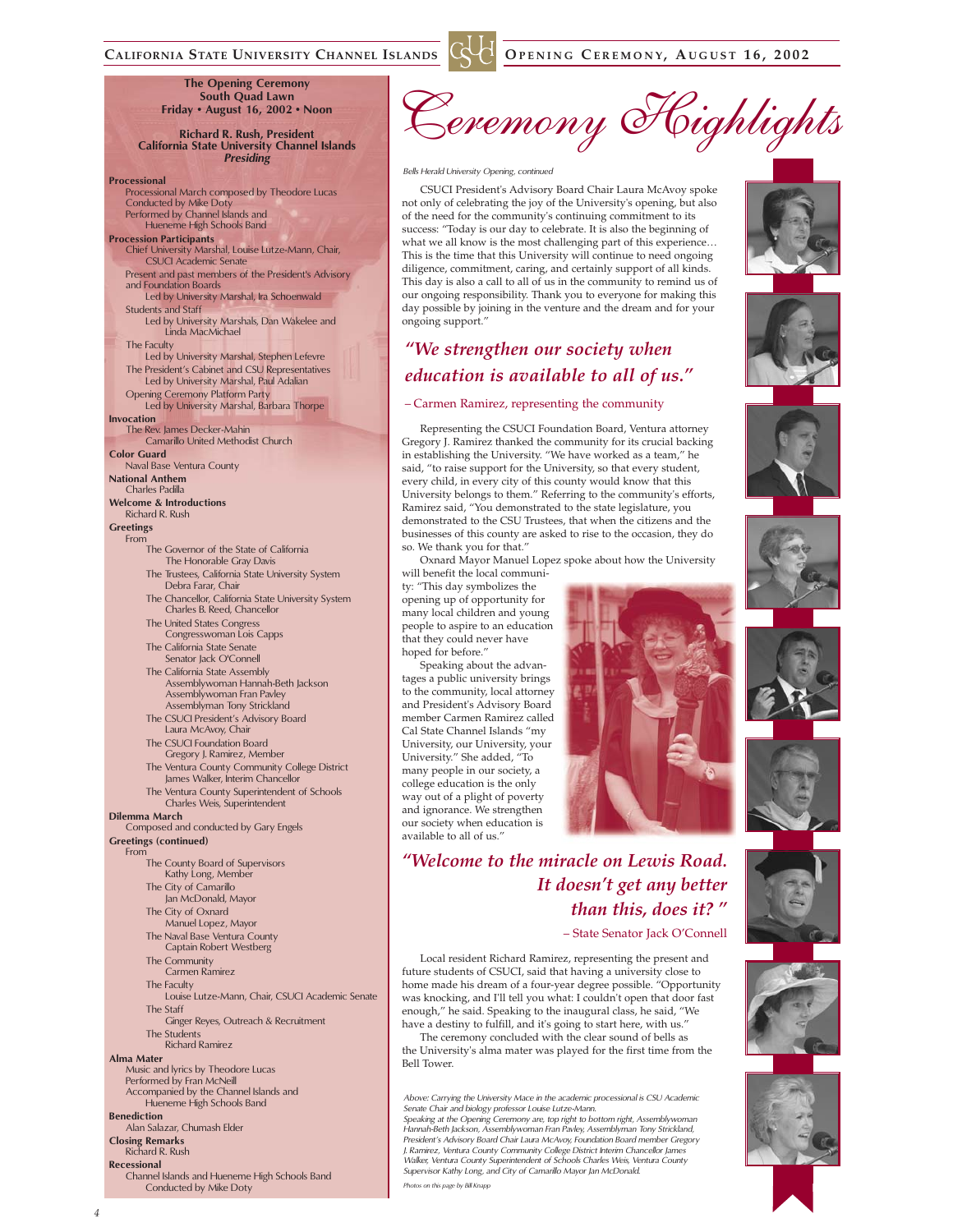

*"By opening the doors to CSU Channel Islands, we open the doors of opportunity to generations of students in Ventura County and throughout California."*

– Governor Gray Davis





*Welcoming Cal State Channel Islands to the state of California and the CSU System are Governor Gray Davis, top left, CSU Chancellor Charles B. Reed, middle left, Senator Jack O'Connell, bottom left, CSU Board of Trustees Chair Debra Farar, middle center, and U.S. Congresswoman Lois Capps, middle right. President Richard R. Rush, right, addresses the audience of more than 1,200 who gathered on the South Quad lawn to celebrate the opening of the University. Far right sidebar: Cameramen from media companies from across the state record the Opening Ceremony.* 







*Photos on this page by Bill Knapp*

Alma Materi Music and lyrics by Theodore Lucas © 2002  $\rightarrow$  $\sigma$ . 1. Sing we now of Chan - nel Is - lands, Al - ma Ma - ter dear. 2. From the is - lands to the moun-tains, to the mi-ghty shore,  $\sqrt{2}$ Raise a song of friend - ship and sing for all to hear.  $Ca1$ State Chan - nel  $Is - lands$ shall stand for ev - er more. T.  $\overline{a}$ . shall al - ways stand u-ni-ted, With We on - ward we shall sail!  $E - \text{ven}$  in ad - ver - si-ty the Dol - phins shall pre - vail!  $To$  $\overline{\mathbf{a}}$ and hands all Hail! Hail! Hail! hearts  $\mathfrak{g}$  to  $\mathfrak{g}$  $\alpha$  - then. thee our Al - ma all Hail! Hail! Hail! Ma - ter.





edia from Ventura and Los Angeles Counties as well as media outlets from throughout the state and the country covered the historic opening of Cal State Channel Islands.

The week leading up to the event included almost daily coverage in the Ventura County Star, several mentions in the Los Angeles Times, the Daily News, radio coverage on KCLU, KNX, KFWB, and an appearance by Vice President for Student Affairs, Dr. Wm Gregory Sawyer on the local Adelphia cable station. In addition, the Ventura County Star produced a striking commemorative special insert containing tribute advertising and warm wishes from the surrounding community complete with compelling articles. The Ventura County Reporter featured Cal State Channel Islands for its cover story.

Even the opening ceremony rehearsal received substantial coverage from the Ventura County Star, the Los Angeles Times, and radio station KFWB.

Media coverage the day of the opening was outstanding with television and radio coverage from Sacramento to San Diego. Print coverage included stories in the Sacramento Bee, the Daily News, the Los Angeles Times, La Opinion, the Pacific Coast Business Times, as well as feature stories and heartwarming editorials in the Ventura County Star.

President Rush has also been interviewed for U. Magazine and appeared on "Week In Review" with Bill Rosendahl as well as KEYT's "In Focus" from Santa Barbara.

Post coverage has continued with pieces in the Korea Times, the Chronicle of Higher Education and the Santa Barbara News Press.

So the anticipated fanfare occurred, complete with glaring flash bulbs, cameras rolling and full-page ads. The community has been told their University is finally here and "open for business." Without a doubt Cal State Channel Islands, the students, faculty, and staff will continue to make headlines as we all embark together on this historic journey.

*5*